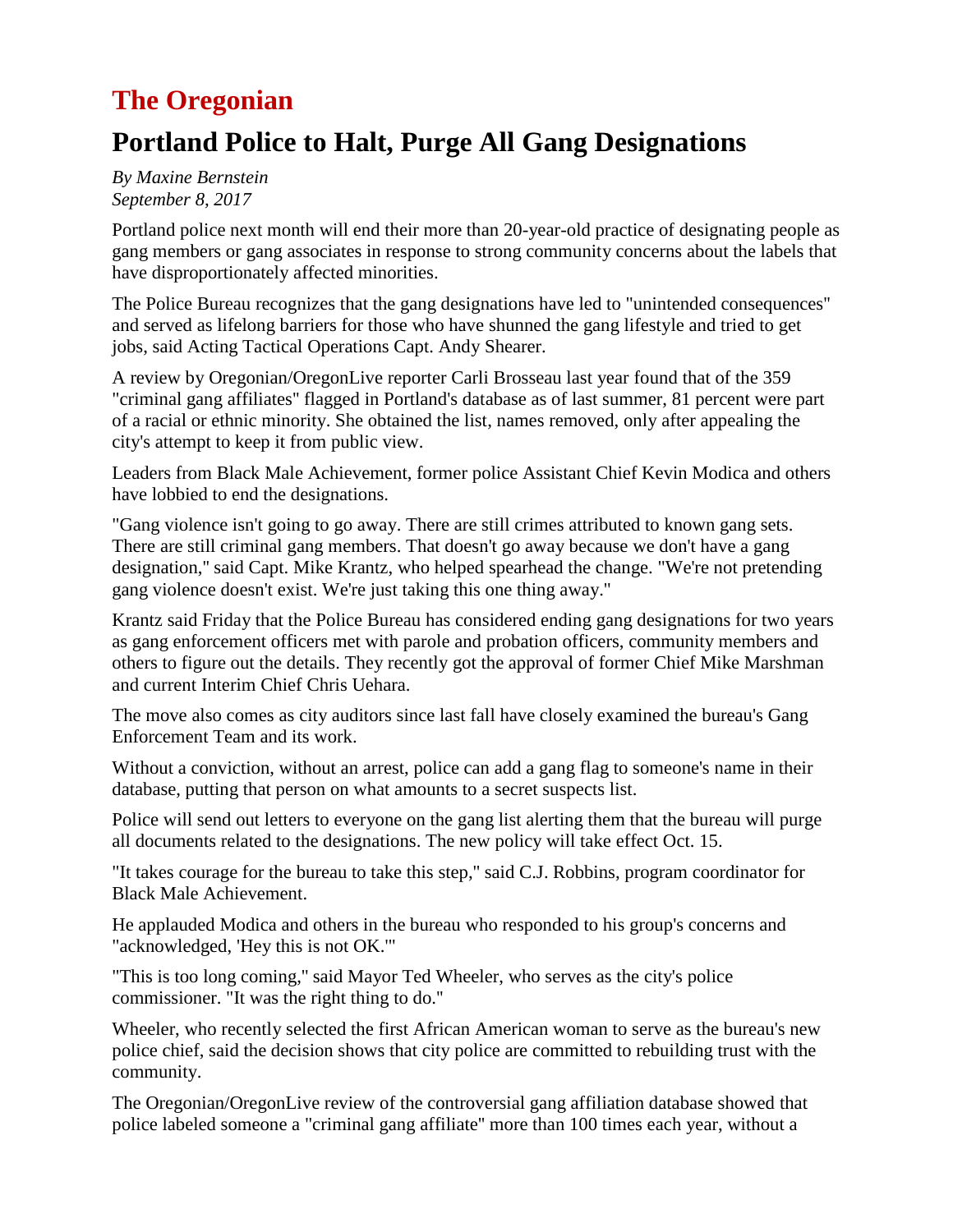conviction, without an arrest. Police were able to add someone to the list if the person selfidentified as a member of a gang, participated in a gang initiation ritual, committed a gangrelated crime or displayed two or more observable signs of gang membership.

Those labels would pop up as a red flag when officers ran someone's name on their mobile computer database. Nicknames, employers, schools, vehicles and associates were included in the gang designation reports.

Those reports and flags will no longer exist, Krantz said. Instead, police will record alleged criminal conduct, such as a person's past possession of guns or involvement in a shooting, which may pop up as a flag on a computer screen and still help alert officers to a potential threat.

Police said improved technology by the Oregon State Police and its crime lab, allowing officers to more rapidly compare shell casings or bullets recovered from scenes of shootings, has allowed officers to improve investigations and better track suspects or shootings without a need to identify people as members of a certain gang.

Kirsten Snowden, a Multnomah County chief deputy district attorney, said the change shouldn't affect prosecutions stemming from gang violence. Prosecutors still will have to present evidence through other means if they want to prove a certain crime was motivated by gang rivalries, for example.

Roberta Phillip-Robbins, executive director of MRG Foundation that works for social justice and against racial inequities, asked police what steps they're taking to get rid of "other forms of profiling?''

Shearer said officers are instructed and trained to focus on the crime not the person to investigate violent crimes.

The Gang Enforcement Team and its officers who respond immediately to investigate shootings or stabbings will continue in its role. This year, it has responded to 81 shootings, assaults or stabbings, a roughly 25 percent drop compared to the same period last year.

"There are still certain characteristics of gang-involved shootings,'' Krantz said. "Was there 30 shots and no one stuck around? Was it a drive-by shooting?''

Police are noticing more shots fired at each shooting. About 3:40 a.m. Tuesday, for example, a house that wasn't the intended target was sprayed with 28 gunshots and two more shots struck its front fence. Remarkably, no one was injured, police said.

With no state laws other than racketeering statutes that prohibit illegal activity by an organized criminal enterprise, police asked, "Why do we have gang designations?'' Krantz said.

"What we're really investigating is the violent crime,'' he said.

Yet Krantz said some officers have expressed concerns about the decision, and how it will impact their work.

Choo Fair, who works as a mentor for Multnomah County probation and parole and is a former Bloods gang member, praised the move.

"It's a beautiful thing. They can no longer label anybody,'' he said.

He expects it also will affect county parole and probation officers, who sometimes find an offender in violation of their probation because they continued to hang out with known gang members.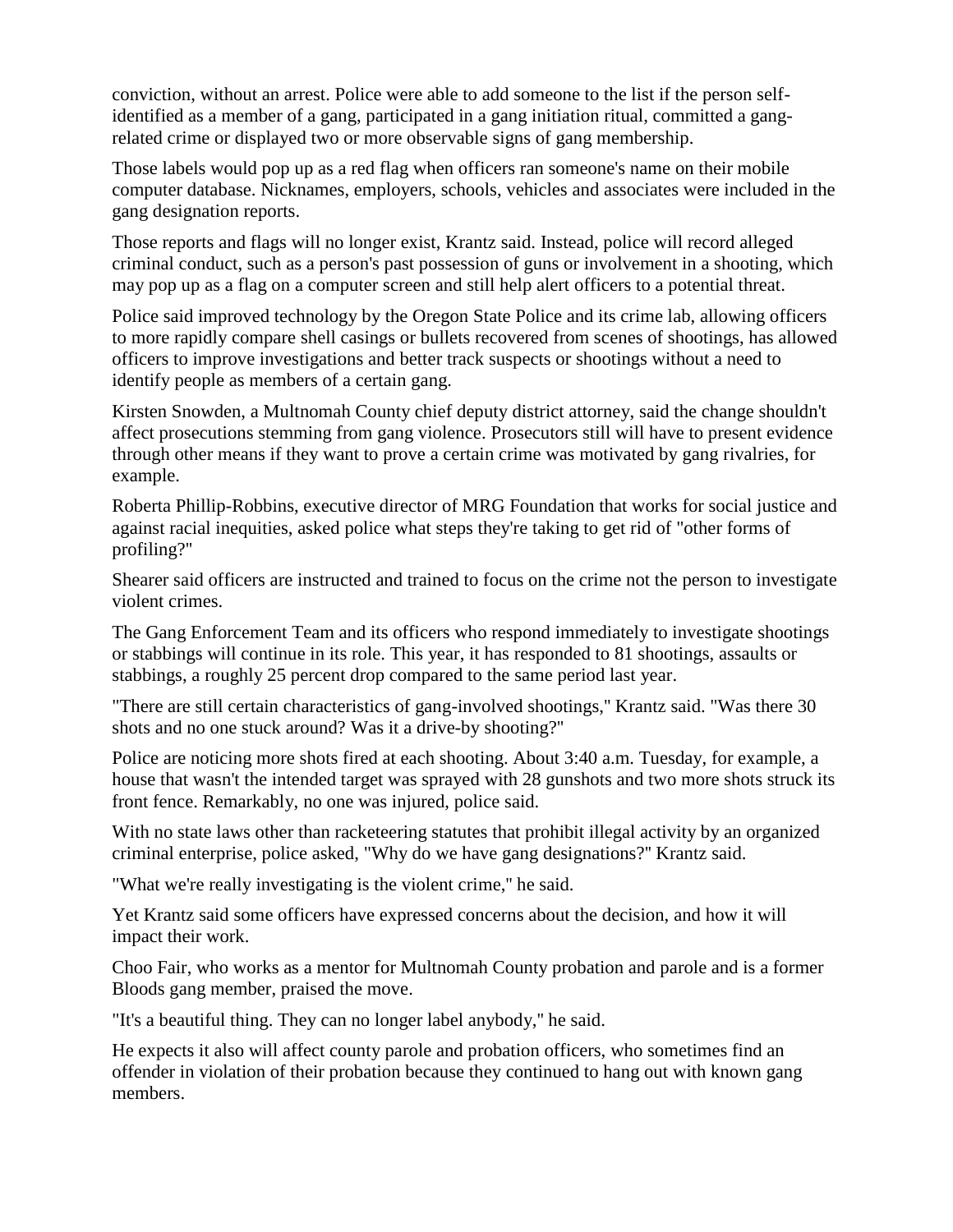# **The Portland Tribune**

# **Two Officers Injured, Seven Downtown Protesters Arrested**

*By Jim Reddden September 10, 2017*

Counter-demonstrators clashed with police after a conservative rally fizzled in downtown Portland on Sunday.

Police report that two officers were injured and seven people arrested by early afternoon. Police said they faced projectiles. They deployed at least one flash-bang device and pepper spray to disperse groups.

Before that, tensions flared in Tom McCall Waterfront Park on Sunday as a handful of demonstrations carrying American flags faced off against hundreds of counter-demonstrators, many dressed in black with the faces covered and chanting anti-fascist slogans.

The scene was just north of Salmon Springs Fountain, which conservative activist Joey Gibson of the Patriot Prayer organized had previously announced he would hold a large rally at 2 p.m. on Sept. 10. But Gibson switched the location to Vancouver on Satursday, although he said the "inner circle" of his organization would still appear near the waterfront in Portland.

Some of that group may have driven past the large group of counter-demonstrators in two Chevy pickups around 1 p.m. Both carried men dressed in dark clothes in the cabs and beds. A combined American-Confederate flag flew from the bed of the lead truck, a white Chevy Avalanche. It was not immediately clear if Gibson or any of his followers were in the trucks, however, because they did not stop but drove past the crowd to jeers and obscene gestures from those who saw them.

The Vancouver rally took place at the Port of Vancouver amphitheater on the Columbia River. Although some counter-demonstrators showed up, dozens of police stood between them and the Patriot Prayer ralliers. Neither group got close to the other, speeches were made, chants were yelled and the event ended with a round of media interviews.

Portland police were assisted by the Oregon State Police, the Multnomah County Sheriff's Office, the Federal Protective Service, the Multnomah County District Attorney's Office, and Portland Fire & Rescue.

# **Police to Stop Designating Gang Members**

#### *By Jim Redden September 8, 2017*

The Portland Police Bureau announced Friday that it will stop documenting people as gang members beginning on Oct. 15.

According to the police, the existing Gang Designation Policy was implemented more than 20 years ago when gun and gang violence rates had escalated dramatically in the city. It was developed to be an investigative tool to help police decrease escalating gun violence.

But, police say, as times have changed, the bureau, in partnership with community members, have realized being labeled a "gang member" can have a negative impact on the person who may be making attempts to overcome the life challenges they face. Today, new processes and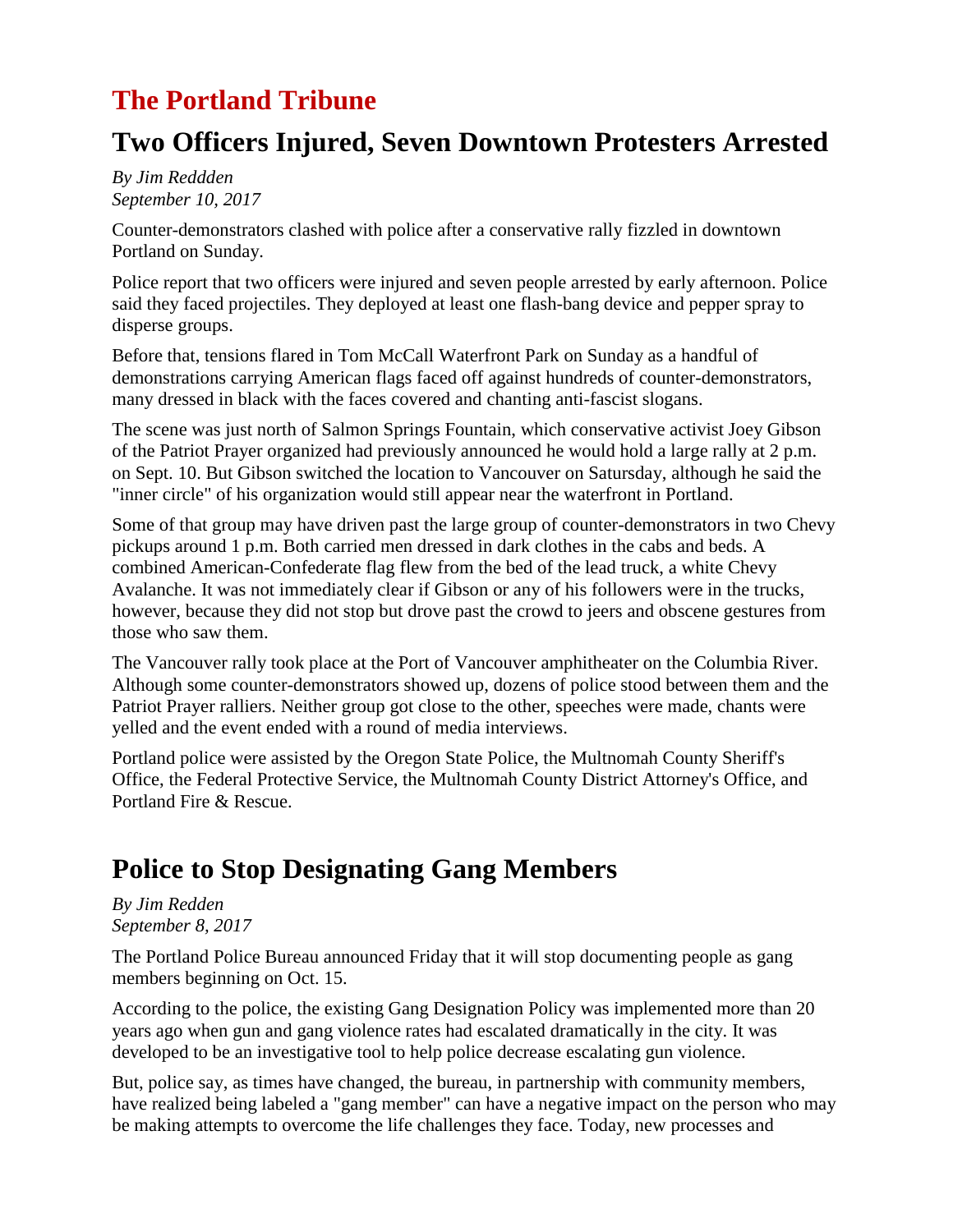technologies allow police to investigate crimes in a manner that the community supports and that will not have the unintended consequences of potentially harming those who may need services and help the most.

When the policy is rescinded, the names of approximately 300 people who are currently designated on the list will be purged from the database. A directive regarding referrals to services for those who may be involved in gangs of violent gang related behaviors is currently being developed.

According to police, people who engage in violent crimes and those who do so on behalf of a criminal organization will continue to be a focus of bureau enforcement efforts. While enforcement and adjudication is an important component of stopping violence, providing meaningful services, community outreach, and relationship building is equally important.

The bueau says it strives to engage in each of those every single day in partnership with such partners as the Office of Youth Violence Prevention (OYVP), the Multnomah County District Attorney's office, the US Attorney's office, Multnomah County Parole and Probation, the Oregon Youth Authority and many others.

## **Willamette Week**

# **Portland Mayor Vows Zero Tolerance for Violence at Sunday's Alt-Right and Antifa Showdown**

*By Katie Shepard September 8, 2017*

#### **Expect a heavy police presence at Sundays protests, a shift from the last two far-right protests where police stayed mostly out of sight.**

Mayor Ted Wheeler is vowing a zero-tolerance policy for violence at the protests planned for Sunday evening between far-right protesters and antifascist counter-protesters.

"We will not tolerate acts of violence," Wheeler says in a statement. "We will not tolerate vandalism. We will not tolerate criminal behavior."

The new hard-line approach is a shift away from the Portland Police Bureau's hands-off response to the last two protests organized by the Vancouver-based far-right group Patriot Prayer.

At a so-called "Freedom March" in early August, antifascist protesters in masks clashed with the far-right protesters, resulting in several bloody fist fights that left some people seeking medical treatment. Three individuals were charged with disorderly conduct, but police didn't intervene to stop the fights. Similarly, in June, police allowed small skirmishes between far-right activists and counterprotesters to fizzle out.

The change in approach comes after violent demonstrations in Berkeley, Calif. and Charlottesville, Va.

Portland police spokesman Chris Burley says in another statement on the protests that PPB will organize a "significant law enforcement presence, due to past threats and acts of violence between these different groups, both locally and nationally."

Police have barred a number of items that can be used as weapons from the public demonstrations on Sunday, including firearms, knives, sticks, bats, poles, rocks, fireworks, and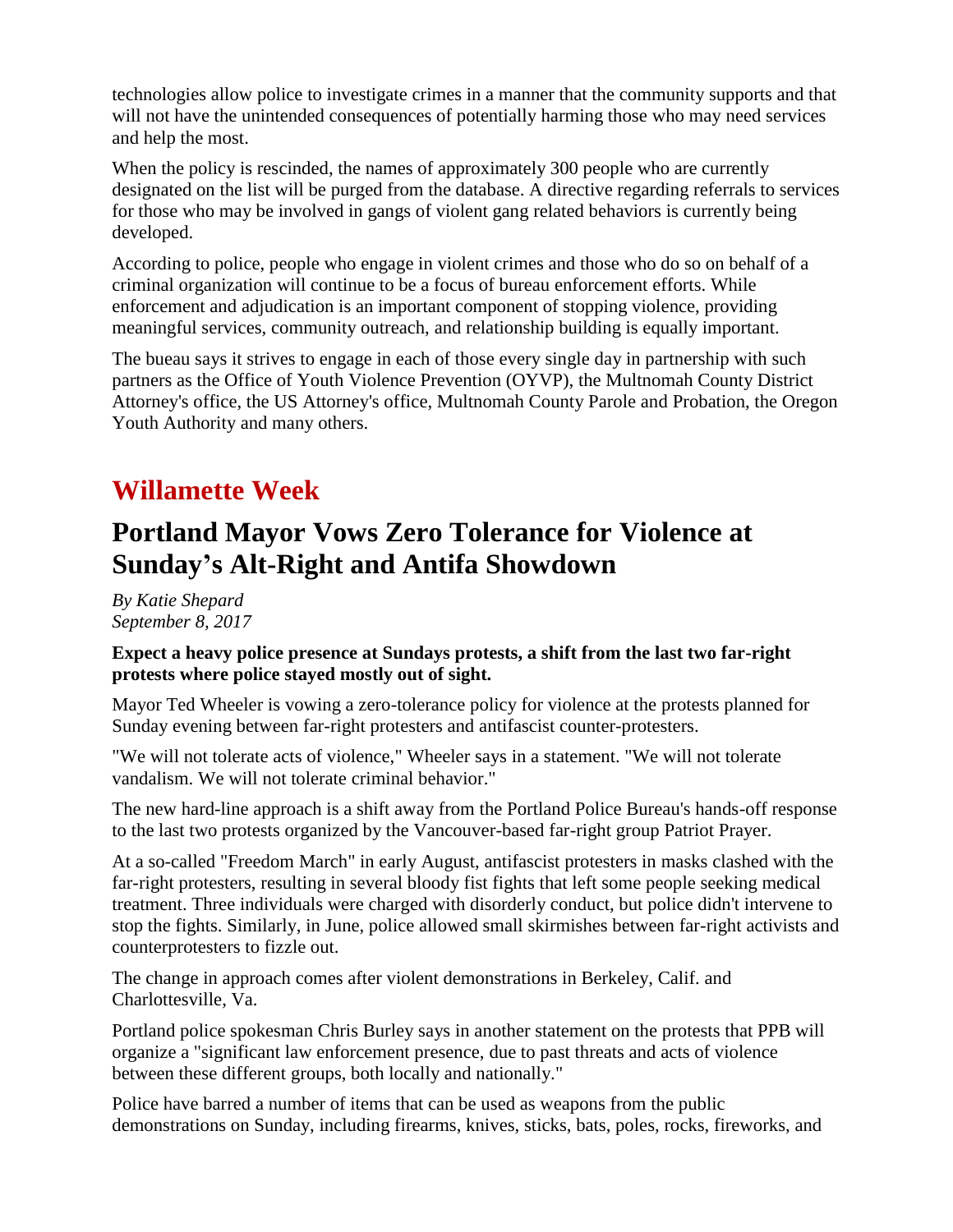incendiary devices. Police have in the past used seizure of weapons as justification to detain protesters en masse.

PPB will be backed by a swath of law-enforcement agencies: Oregon State Police, the Multnomah County Sheriff's Office, the Federal Protective Service, the United States Attorney's Office, the Multnomah County District Attorney's Office and Portland Fire & Rescue.

Here's Wheeler's full statement on the protests planned for Sunday:

"On Sunday, Portland will find itself – once again – in the middle of national events, as demonstrators and counter-demonstrators converge on our city. This is not the first set of demonstrations in Portland. This will not be the last. But how we conduct ourselves as a community will send a message about our city to the rest of the nation. "Portland rejects racism, bigotry, and xenophobia. We reject white supremacy. Messages of hate are not welcome in Portland. We have seen – far too often – how these words of hate can quickly turn to acts of violence. Portland also rejects violence. "Around the country, we've seen demonstrations that have involved arrests and illegal acts. My hope is that we are better than that. We can do it better. We can do it the Portland way. In Portland we celebrate diversity, we stand up for others, we promote unity, and we practice non-violence. "Over recent weeks, my office has worked closely with the Portland Police Bureau, as well as state, local and federal officials, on plans to protect the safety of everyone who chooses to demonstrate on Sunday. Portland Police will focus on ensuring that people's right for freedom of expression and speech is protected. However, illegal behavior is not acceptable. "We will not tolerate acts of violence. We will not tolerate vandalism. We will not tolerate criminal behavior. I call on everyone who plans on demonstrating here Sunday to do so peacefully, to help ensure that everyone goes home safely."

# **With Right Wingers Hard to Find, Portland Antifascist Protesters Clash With Police**

*By Katie Shepherd September 10, 2017*

#### **Patriot Prayer numbers small in Portland after leader Joey Gibson moves his event to Vancouver.**

Hundreds of counter-protesters turned out on Sunday on the Willamette River waterfront to confront members of the right-wing Patriot Prayer group.

Fewer than 20 Patriot Prayer supporters arrived, however, as their leader, Joey Gibson earlier changed the venue of his planned 2 pm event from Portland to Vancouver.

One of them, Sean Mitchell of Troutdale, says counter-protesters and critics misunderstand Patriot Prayer.

"I came to Portland to show support for America, for the flag," Mitchell tells WW. "To them, if you love America then you're a racist, a Nazi and a bigot. "If loving America makes me a bigot, then so be it but that's not who I am. I'm here out of peace. I'm here out of love, I didn't come here to throw punches and fight."

Another Patriot Prayer supporter who ventured to Portland, Kyle Chapman, got kicked by a counter-protester and another had his "Make America Great Again" hat taken off his head but most of Sunday's hostilities were between counter-protesters and police.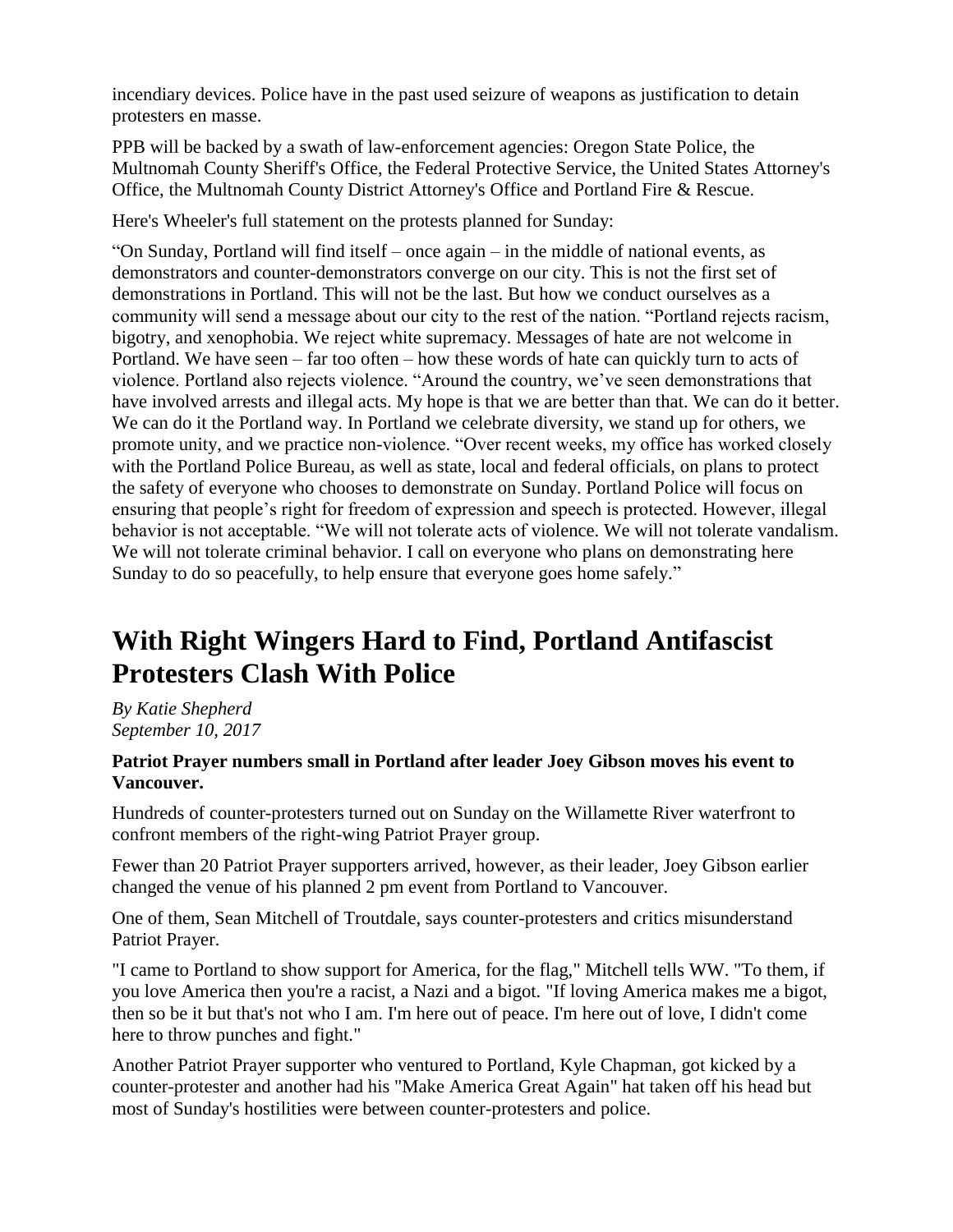Counter-protesters threw rocks and water bottles at police and sprayed them with silly string and in one case, a fire-extinguisher.

Around 1:30, police deployed pepper spray and a flash bang grenade toward the counterprotesters. They arrested at least seven counter-protesters.

Police then ordered the crowd to disperse or face further arrests and said on Twitter two officers had been injured by flying projectiles.

By 2 pm, the Patriot Prayer supporters left the protest area but a large crowd of counterprotesters remained.

#### **The Portland Mercury**

# **Big Police Presence Expected at Sunday's "Patriot Prayer" Rally and Counter Protest**

*By Doug Brown September 8, 2017*

It will almost certainly be a shitshow in downtown Portland on Sunday, as right wing "Patriot Prayer" and its white nationalist supporters will drive into Portland from Southwest Washington and the suburbs for a rally that will be met by hundreds of protesters.

Just last month, a similar rally led to bloody left-right fights on the waterfront. The police were hands-off on August 6, but things look to be different this time around—the cops will be there in full force.

Since the last Patriot Prayer rally in Portland, white supremacists held a murderous rally in Charlottesville. Two weeks later, Joey Gibson's Patriot Prayer held a rally in the Bay Area that was met by thousands of protesters and led to the further demonization in the media of "antifa" the loosely-organized left-wing "antifacists" that often show up wearing masks that try to quash what they view has fascist rallies—after a handful of them were seen beating up white nationalists and a couple journalists. Tensions are high: Patriot Prayer supporter and bigoted street preacher Allen Wesley Pucket—who goes to Patriot Prayer rallies in the Portland area and throughout the West Coast, often adorned with a helmet, pads, and weighted gloves ready to fight—said there will "inevitably be bloodshed" at the rally and that "people need need to wake up to the reality that the violent understand nothing but victory or defeat through violence."

Hundreds of protesters—including antifascists—will be there, previous rallies have turned violent, and hatred between the two sides may be at the highest point so far. Who knows what will happen. In preparation, the Portland Police Bureau announced today:

There will be a significant law enforcement presence, due to past threats and acts of violence between these different groups, both locally and nationally. Due to these threats and the potential for violence, persons attending any of the events should not bring any weapons (firearms, knives, etc.) or items that can be used as weapons (sticks, bats, poles, rocks, fireworks/incendiary devices, etc.) to any of the events. Prohibited items may be seized by police and, if in violation of city, state or federal law, the possessor may be arrested and charged criminally.

The Bureau has been collaborating with law enforcement and public safety partners to ensure that public safety is the top priority for all participants and community members. Law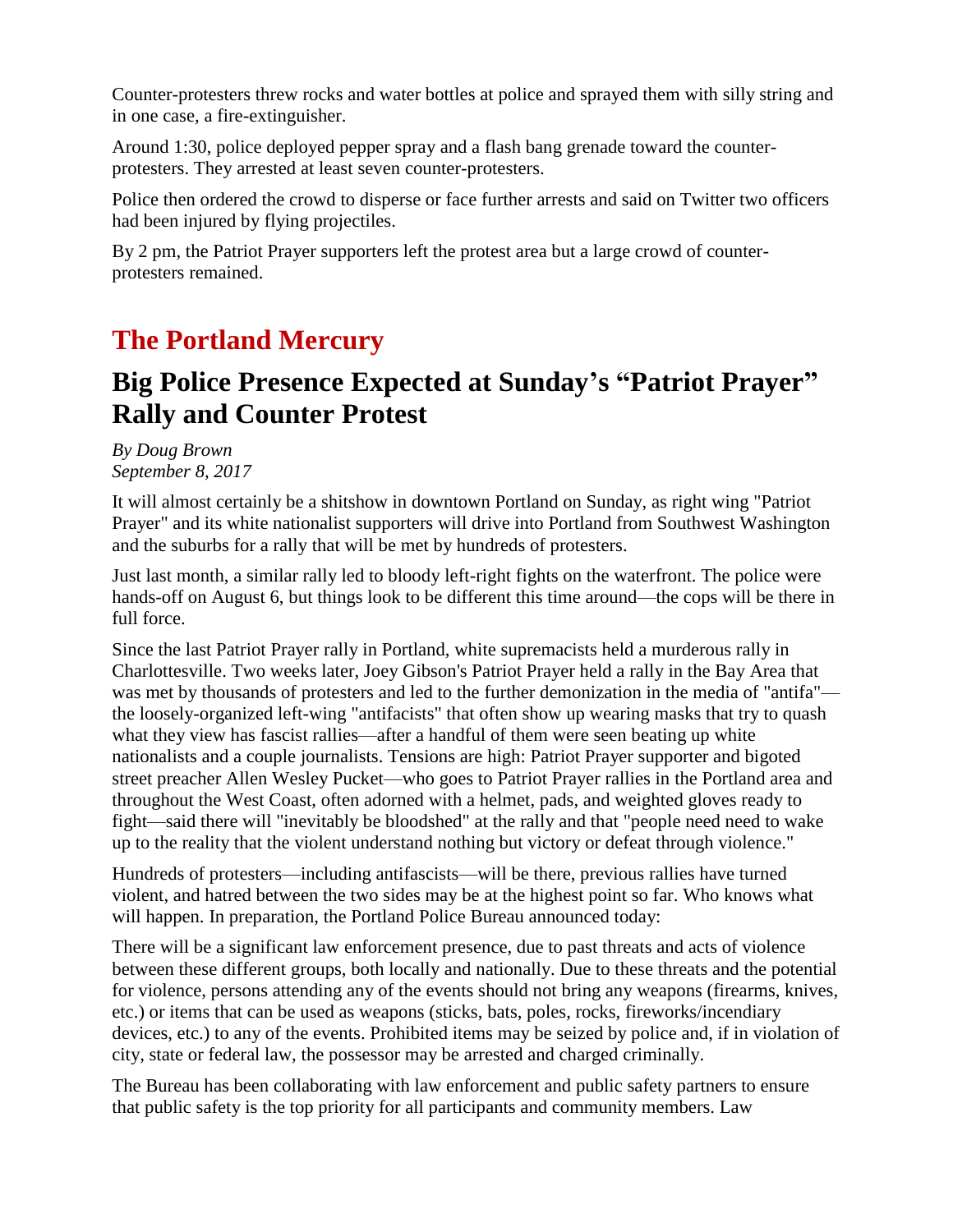enforcement and public safety partners may include, but are not limited to the following agencies:

- \* Portland Police Bureau
- \* Oregon State Police
- \* Multnomah County Sheriff's Office
- \* Federal Protective Service
- \* United States Attorney's Office
- \* Multnomah County District Attorney's Office
- \* Portland Fire & Rescue

Mayor Ted Wheeler issued a statement about this weekend's protest:

On Sunday, Portland will find itself – once again – in the middle of national events, as demonstrators and counter-demonstrators converge on our city. This is not the first set of demonstrations in Portland. This will not be the last. But how we conduct ourselves as a community will send a message about our city to the rest of the nation.

Portland rejects racism, bigotry, and xenophobia. We reject white supremacy. Messages of hate are not welcome in Portland. We have seen – far too often – how these words of hate can quickly turn to acts of violence. Portland also rejects violence.

Around the country, we've seen demonstrations that have involved arrests and illegal acts. My hope is that we are better than that. We can do it better. We can do it the Portland way. In Portland we celebrate diversity, we stand up for others, we promote unity, and we practice nonviolence.

Over recent weeks, my office has worked closely with the Portland Police Bureau, as well as state, local and federal officials, on plans to protect the safety of everyone who chooses to demonstrate on Sunday. Portland Police will focus on ensuring that people's right for freedom of expression and speech is protected. However, illegal behavior is not acceptable.

We will not tolerate acts of violence. We will not tolerate vandalism. We will not tolerate criminal behavior. I call on everyone who plans on demonstrating here Sunday to do so peacefully, to help ensure that everyone goes home safely.

The group Portland Stands United Agains Hate has a permit for a street march Sunday. Their event starts at Terry Schrunk Plaza at 12:30 (the Patriot Prayer rally starts at 2 p.m. at the Salmon Street Fountain):

Portland Stands United Against Hate will be mobilizing again to confront a white nationalist gathering in our town. After the horrific attack in Charlottesville, the peoples of Boston, San Francisco and Berkeley turned out in the thousands to defeat these racist hate fests. We must do our part in Portland.

Joey Gibson's "Patriot Prayer" is organizing a September 10th "Portland Freedom March" featuring Billy Sessions, a Confederate monument defender, who has been active in violent clashes with those trying to remove these symbols of slavery and racism.

The merging of the "old South" rebellion with "alt-right" white nationalism is an ominous development. Their plan is to instill fear and attack Portland's Immigrant, Muslim, Jewish, Indigenous, Black and LGBTQ+ communities.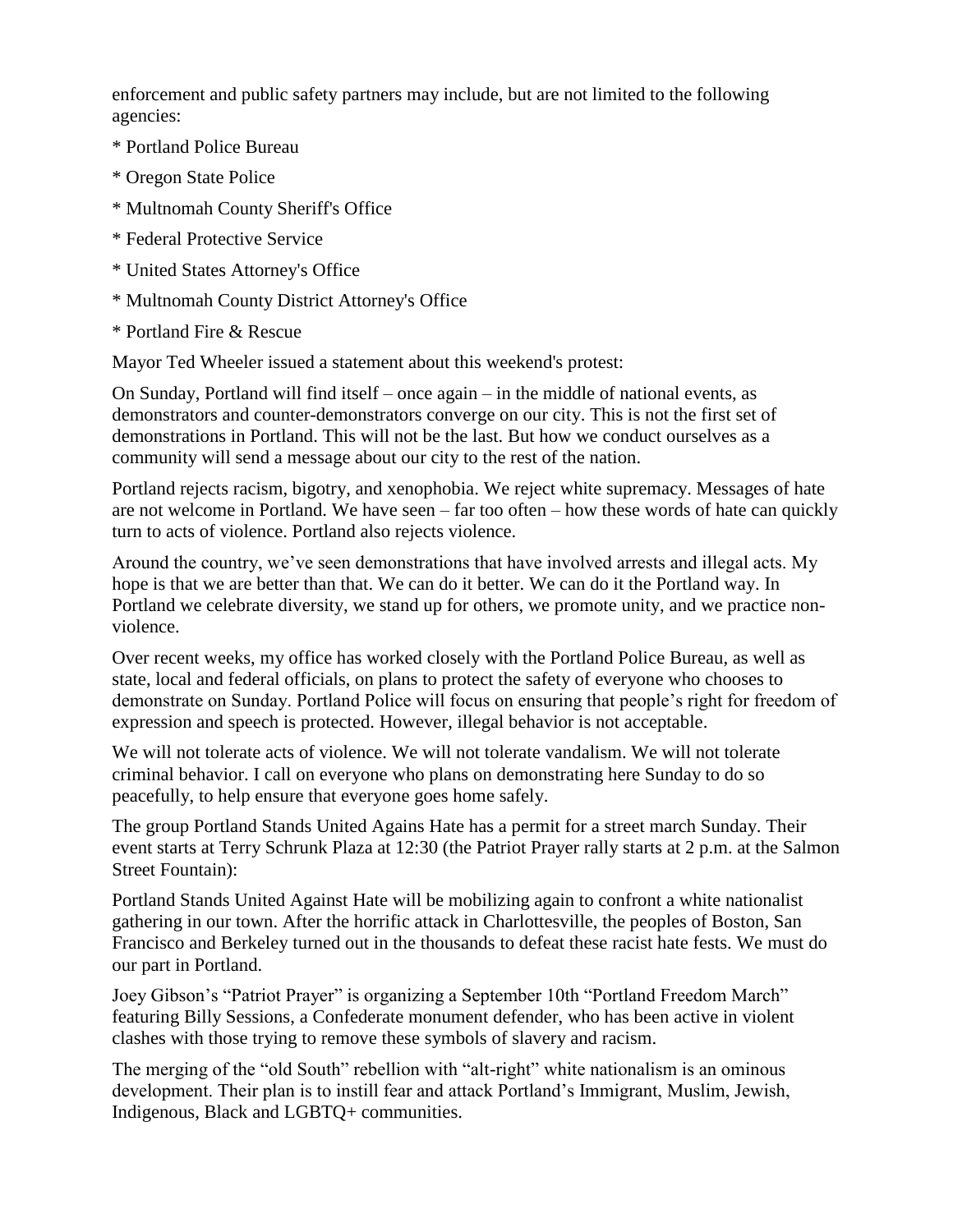After the rally we will be marching to the Salmon St. Fountain. We are in communication with the Portland Police and Rose City Antifa. We are committed to community safety and protecting marginalized communities. Ours will be a permitted, disciplined and secure event.

# **The Daily Journal of Commerce**

#### **Anti-Freeway Activists Push Portland to Reconsider Project to Widen I-5**

*By Chuck Slothower September 8, 2017*

An Oregon Department of Transportation plan to widen Interstate 5 at the Rose Quarter is attracting scrutiny as Portland's City Council prepares to enact the Central City 2035 plan.

A coalition of activists wants the city to reject the ODOT project, fearing it will repeat the mistakes of the past that favored vehicle transportation ahead of walking, biking and mass transit. Some are urging congestion pricing – tolls meant to reduce traffic during peak commuting times.

They've started to gain some traction. Commissioner Dan Saltzman, in a statement posted Thursday, said he backs installing tolls, which he called "value pricing," before the project begins.

"Value pricing is a proven congestion and carbon reduction strategy, and it is an essential part of the project," Saltzman said.

The \$450 million project would add auxiliary lanes to smooth merging of vehicles on and off the freeway between Interstate 84 and Interstate 405.

It also would add shoulders to allow drivers to move their vehicles out of the way following a collision. Fender benders in this stretch greatly worsen congestion because of a lack of space for drivers to pull over, ODOT says. The corridor has the highest crash rate in the state, according to the agency.

The I-5 Rose Quarter Improvement Plan has been significantly narrowed from earlier ideas to add braided ramps and additional lanes. The current project is more in line with Portland's goals to reduce congestion and boost alternatives to driving, Saltzman said.

The project calls for an overpass for pedestrians and bicyclists at Northeast Clackamas Street and other improvements. Opponents say the plan would double down on car-centric design that creates more problems than it solves.

"Expanding urban freeways has never solved a congestion problem," said Joe Cortright, an economist and director of City Observatory, a website that focuses on urban issues.

Cortright gave the example of a 23-lane freeway in Houston that has continued to see increased trip times despite repeated expansions. The problem, he said, is a concept called "induced demand" – wider freeways generate more traffic and encourage sprawl.

Chris Smith, a Portland planning commissioner and member of No More Freeway Expansions, a local group founded to fight the I-5 project, said congestion pricing must be implemented first.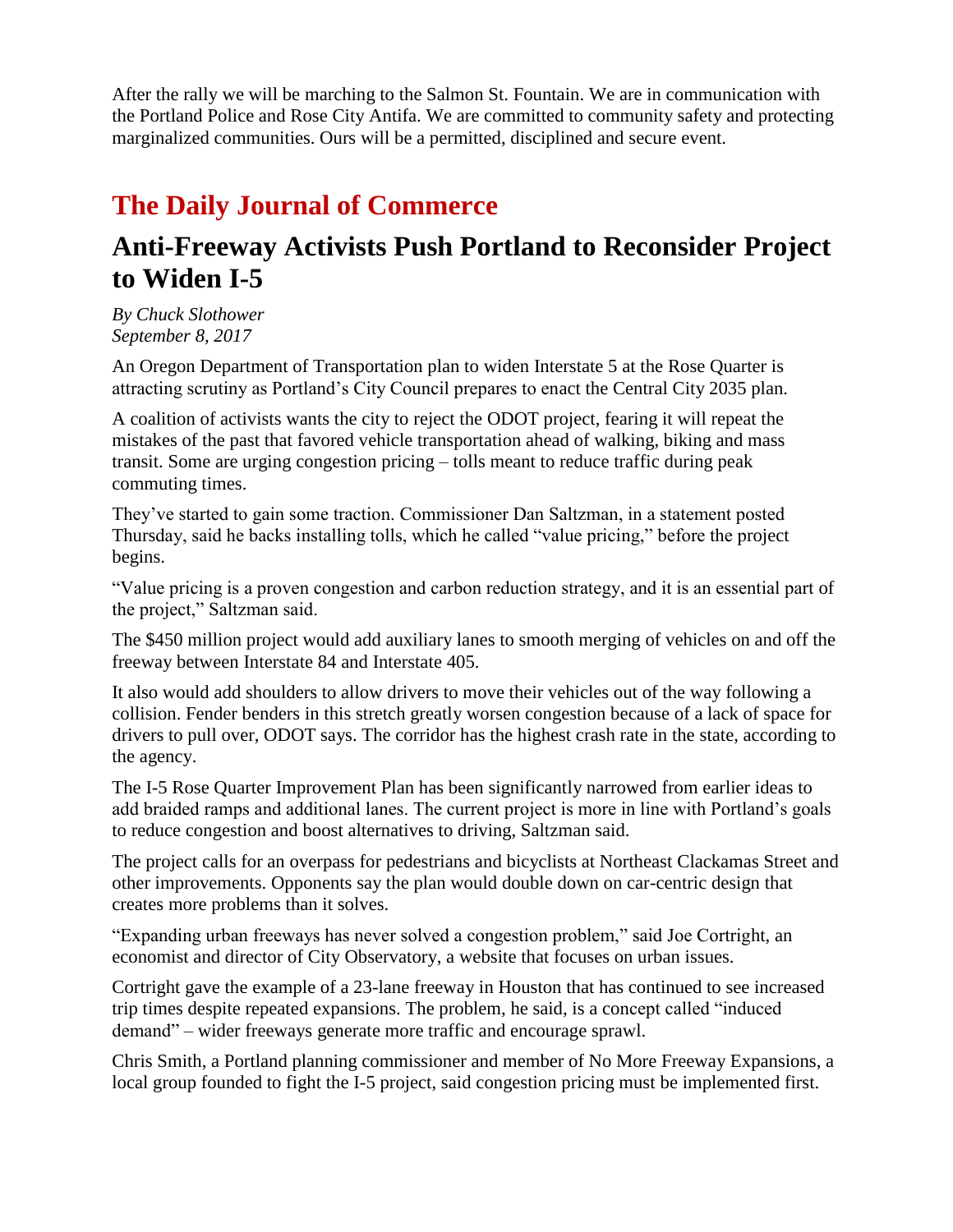"We believe it's irresponsible to design a project before knowing what effect congestion pricing is going to have," he said.

Opponents of the project have drawn on Portland's rejection in the late 1960s and early 1970s of the Mount Hood Freeway, which would have segmented much of Southeast Portland. But the I-5 Rose Quarter project is much smaller in scope.

"I don't view this as being a massive widening," said Nolan Lienhart, director of planning and urban design at ZGF Architects, which was involved in early project plans. The project includes "positive changes" for the surface street system, he said.

The I-5 project follows years of work on the Portland North/Northeast Quadrant Plan, which was adopted by the City Council in 2012.

More public testimony on the plan will be accepted at a second City Council hearing Thursday.

The I-5 Rose Quarter Improvement Project is a transportation priority in the Central City 2035 plan, an omnibus document that sets the stage for zoning Portland's core. It's the first comprehensive update of Portland zoning since 1988, and covers everything from building heights and density to views of Mount Hood and requirements for bird-friendly windows.

A vote to adopt the Central City 2035 Plan is expected on Jan. 18, 2018.

## **OPB**

# **Portland Police Worry about Violence Sunday Between Dueling Protests**

*By Kristian Foden-Vencil and Ryan Haas September 8, 2017*

Portland Police will put extra officers on the street Sunday afternoon to protect against violence between dueling protests.

The group Patriot Prayer is planning a "Freedom March" downtown from 2-5 p.m. At the same time, Rose City Antifa has organized a counter protest called "Stand Up! Community Defense Against Patriot Prayer."

The dueling protests are the latest in an ongoing series of showdowns in West Coast cities between far-right and far-left groups, which at times have devolved into street fights.

Portland Police Sgt. Chris Burley said the city will have a significant presence because of past violence.

"Our primary focus is going to be monitoring behavior and those actions that put other people's lives in danger, their safety in danger and potentially even property in danger," he said.

The Police Bureau said attendees should not bring firearms, knives or anything that could be used as a weapon to the events. Those items will be confiscated and anyone carrying them could be arrested.

Mayor Ted Wheeler also issued a statement Friday, saying Portland rejects racism, white supremacy, violence and vandalism, but that police will focus on ensuring the freedom of expression.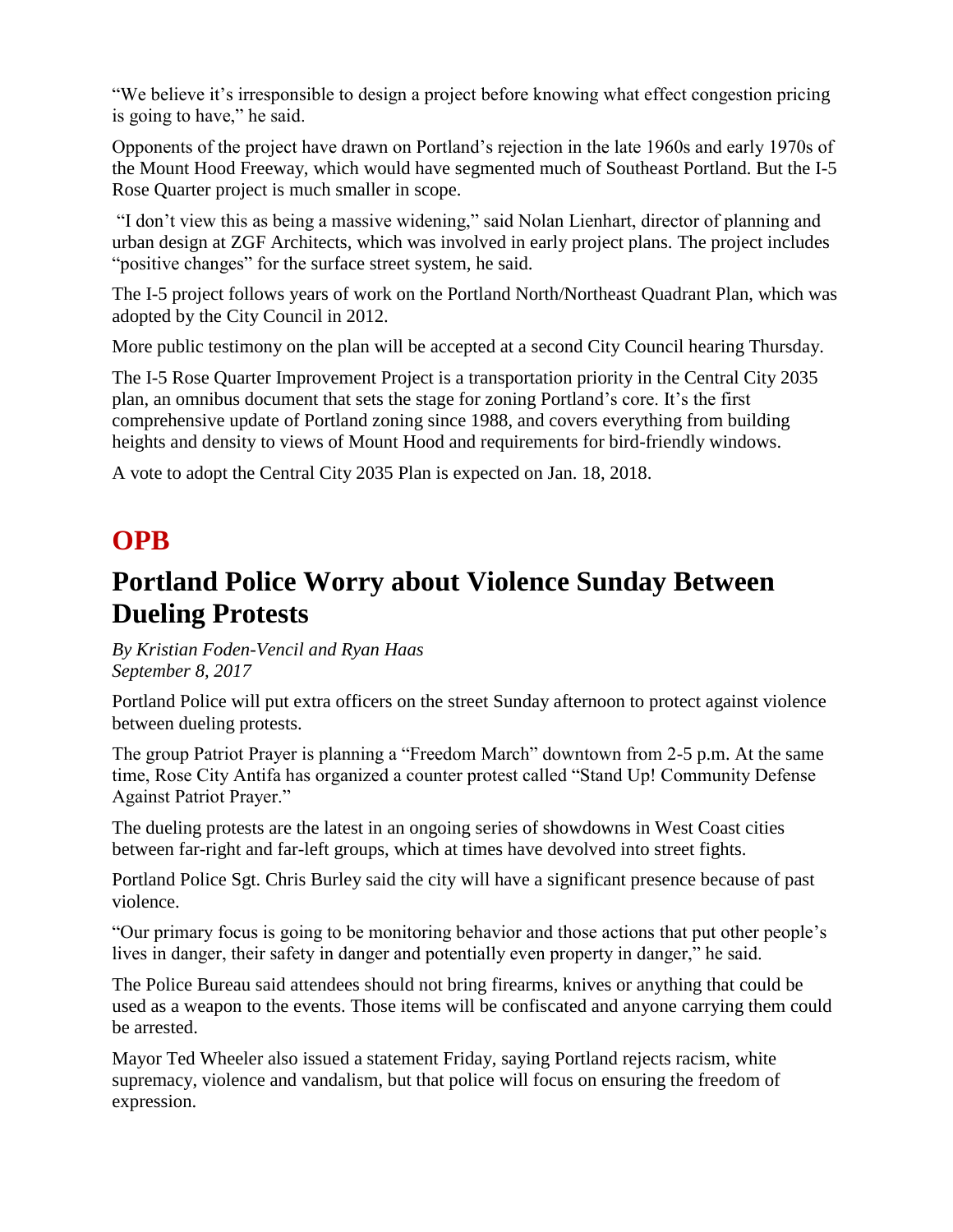"Messages of hate are not welcome in Portland. We have seen — far too often — how these words of hate can quickly turn to acts of violence. Portland also rejects violence," Wheeler said.

Several other rallies are planned Sunday, including a demonstration by Portland Stands United Against Hate. The coalition of groups has said they intend their rally to be free from violence and an environment of inclusiveness.

The events are expected in Waterfront Park, Pioneer Square and Terry Schrunk Plaza.

Wheeler said he is hopeful the weekend demonstrations can remain peaceful, unlike recent violent rallies — including one in late August that took place in Berkeley, California.

"My hope is that we are better than that. We can do it better. We can do it the Portland way," Wheeler said. "In Portland we celebrate diversity, we stand up for others, we promote unity and we practice non-violence."

Whether or not the mayor's plea will have an effect remains to be seen.

Patriot Prayer leader Joey Gibson, who lives in Vancouver, Washington, has taken to social media in the days leading up to Sunday's rally to call for non-violence. He has said he sees it as a way to draw liberals and moderates to Patriot Prayer's cause.

Gibson has also portrayed himself and his followers as victims of left-wing violence after the fights in Berkeley.

"I am beginning to realize that a lot of people don't understand the philosophy of non-violent resistance. I just assumed most people understood the revolutionary history behind it. Jesus and MLK jr.," Gibson wrote to his group Aug. 30.

Joey Gibson, the Vancouver, Washington, resident who organized a June Trump Free Speech Rally in Portland addresses the crowd. Gibson held a moment of silence for the victims of the MAX train stabbings.

Joey Gibson, the Vancouver, Washington, resident who organized a June Trump Free Speech Rally in Portland addresses the crowd. Gibson held a moment of silence for the victims of the MAX train stabbings.

However, members of Patriot Prayer and people who have come to their rallies have also often engaged in violence against counter-protesters.

For their part, Rose City Antifa has said it is also ready to fight on Portland's streets.

"Many leftists have taken up arms throughout history against fascism and tyranny," the group wrote in a Sept. 6 Facebook post.

The group went on to criticize Gibson for comparing himself to Dr. Martin Luther King Jr. saying it is "not only ludicrous but extremely offensive."

Rose City Antifa also criticized the mainstream media, which widely portrayed far-left groups as the instigators of violence at the most recent Berkeley rallies.

"We have been asked by allies if we are planning on switching gears for the 10th based on this latest media manipulation by Gibson," Rose City Antifa wrote. "While there is quite a lot to this discussion that we can not address here, the short answer is 'No.'"

Past rallies in Portland have drawn a significant number of people, with the number of left supporters significantly outnumbering far-right demonstrators.